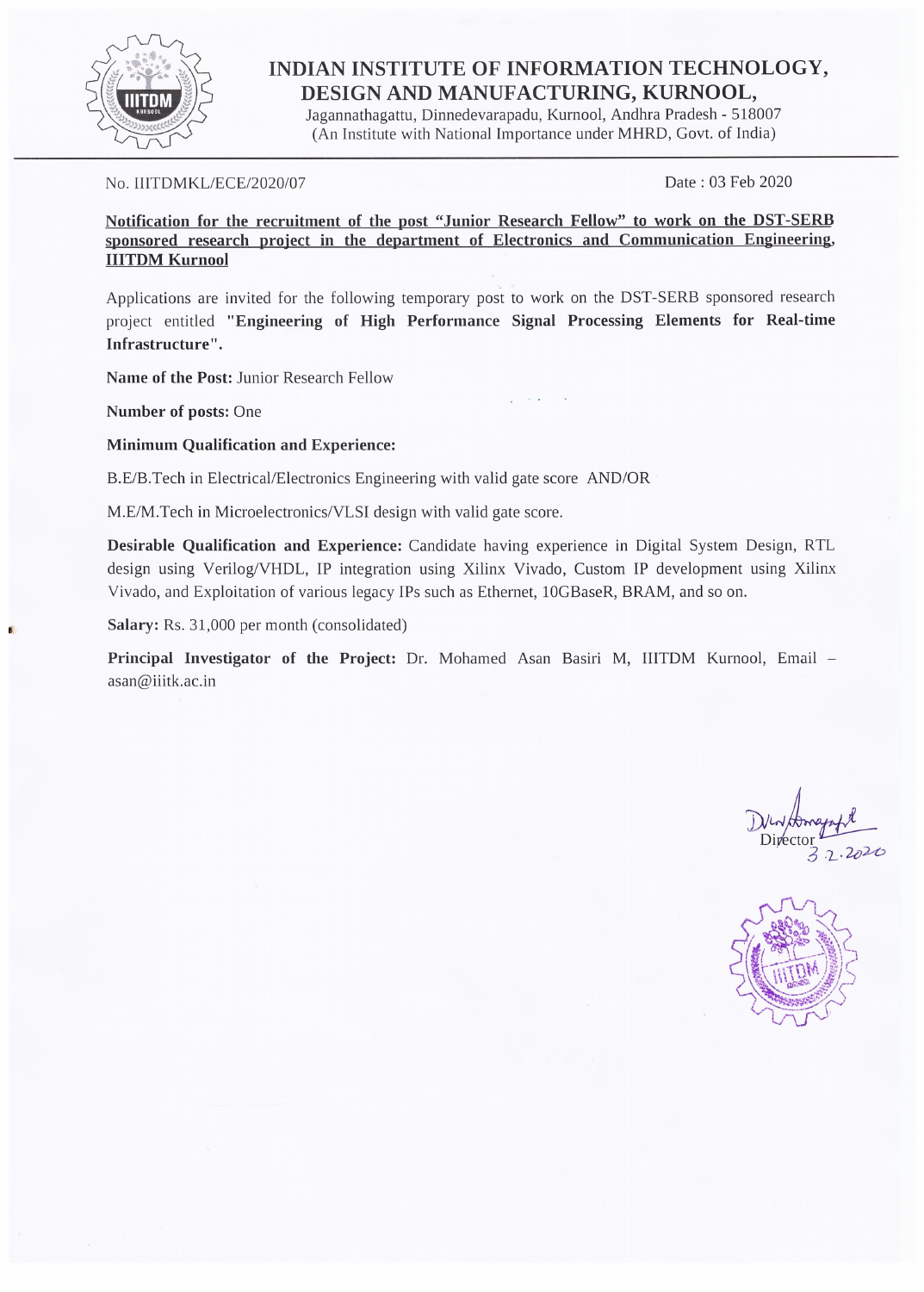### **Instructions to the Applicants:**

1) The post is purely temporary and is for the duration of one year. It may be extended for one more year depending on the requirement and the performance of the candidate.

2) Only short-listed applicants will be called for the written test followed by an interview. Applicants who do not meet the required qualification will not be called for the interview. The institute reserves the right to fix suitable criteria for short listing of eligible candidates satisfying qualification and experience. No interim correspondence / inquiries will be entertained from the candidates in connection with the process of shortlisting.

3) The candidate is responsible for the correctness of the information provided in the application. If it is found at a later date that any information given in the application is incorrect / false the candidature / appointment is liable to be cancelled / terminated. Incomplete/ partially filled application forms/ application without the supporting documents will not be considered.

4) The duly filled/ signed application along with the self attested copy of the testimonials should be sent by [po](mailto:asan@iiitk.ac.in)st to the following address.

Dr. Mohamed Asan Basiri M, Assistant Professor, Department of ECE, IIITDM, Jagannathagattu, Kurnool – 518007.

5) Envelope containing application form should be super-scribed with "Application for the post of JRF : SERB-DST Project - 2020".

6) Applications which are not strictly as per the format given will be summarily rejected.

7) Canvassing in any form will disqualify the candidature of the applicant.

8) No TA/DA will be provided to attend the interview.

9) The original testimonials will be verified at the time of written test/interview. The last date of receipt of the completed application form is 31/03/2020.

10) Applicants are requested to look at website of IIITDM Kurnool [\(www.iiitk.ac.in\)](http://www.iiitk.ac.in/) from time to time for information, updates etc. Updations, if any will be published on the website only and not in newspaper.

**Director**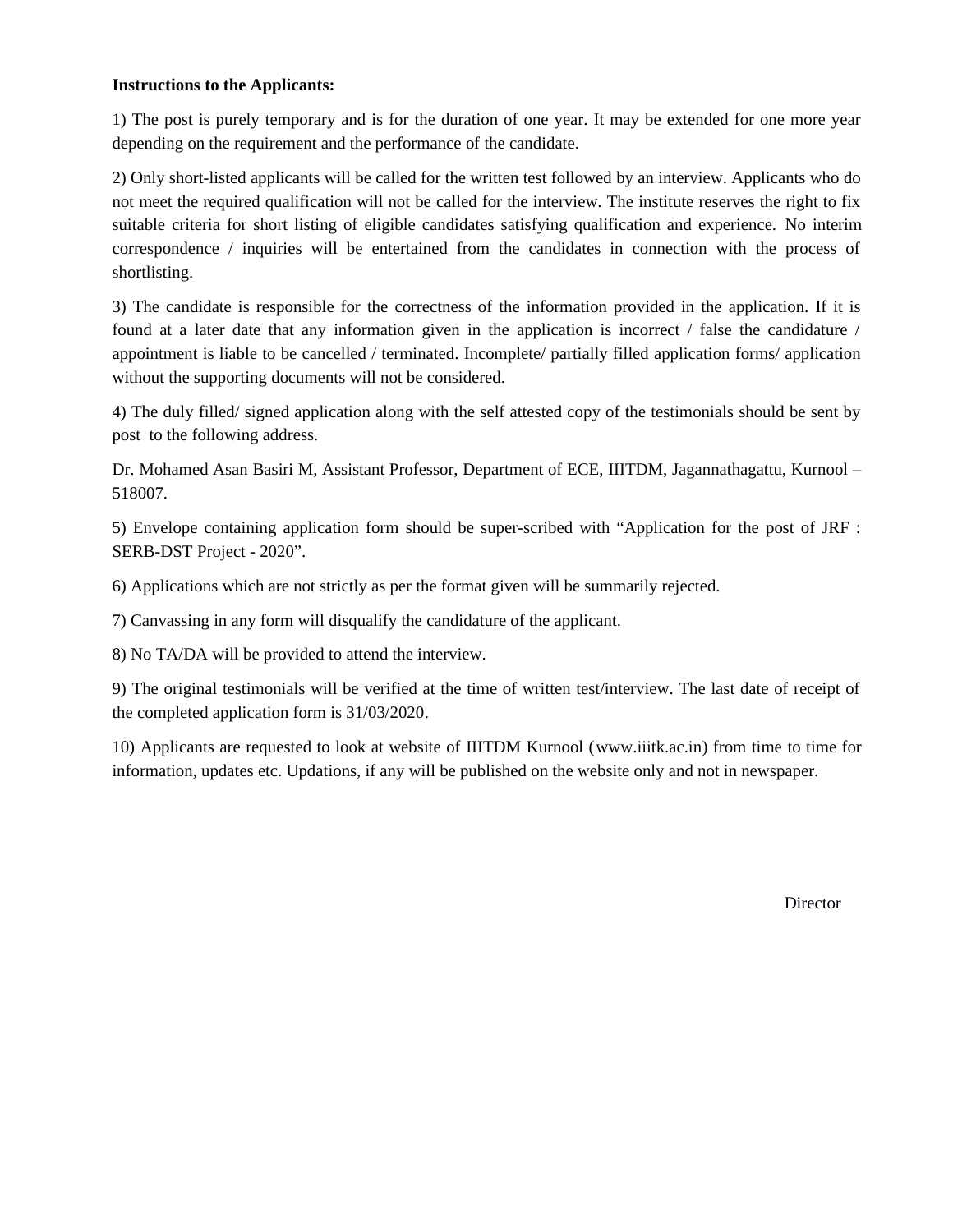

# **INDIAN INSTITUTE OF INFORMATION TECHNOLOGY, DESIGN AND MANUFACTURING, KURNOOL,**

 Jagannathagattu, Dinnedevarapadu, Kurnool, Andhra Pradesh - 518007 (An Institute with National Importance under MHRD, Govt. of India)

## **Application for the recruitment of the post "Junior Research Fellow" to work on the DST-SERB sponsored research project in the department of Electronics and Communication Engineering, IIITDM Kurnool**

| 1.  | Name of the Candidate                              |                    |
|-----|----------------------------------------------------|--------------------|
| 2.  | Date of Birth                                      |                    |
| 3.  | <b>Marital Status</b>                              | SINGLE/MARRIED     |
| 4.  | Gender                                             | <b>MALE/FEMALE</b> |
| 5.  | Nationality                                        |                    |
| 6.  | Community                                          | GEN/OBC/SC/ST      |
| 7.  | PwD                                                | YES/NO             |
| 8.  | Email                                              |                    |
| 9.  | Phone/Mobile Number                                |                    |
| 10. | Permanent<br><b>Address</b>                        |                    |
| 11. | Address for<br>Communication                       |                    |
| 12. | Particulars of the GATE                            |                    |
|     | <b>GATE Score</b><br>Year of Passing<br>Department |                    |

### 13. Academic Record

| Certificate/<br>Degree     | Specialization | Name of the Institute | Name of the Board/<br>University | Year of<br>Passing | Percentage/<br><b>CGPA</b> |
|----------------------------|----------------|-----------------------|----------------------------------|--------------------|----------------------------|
| <b>SSLC</b><br>$(10^{th})$ |                |                       |                                  |                    |                            |
| $HSC (+2)$                 |                |                       |                                  |                    |                            |